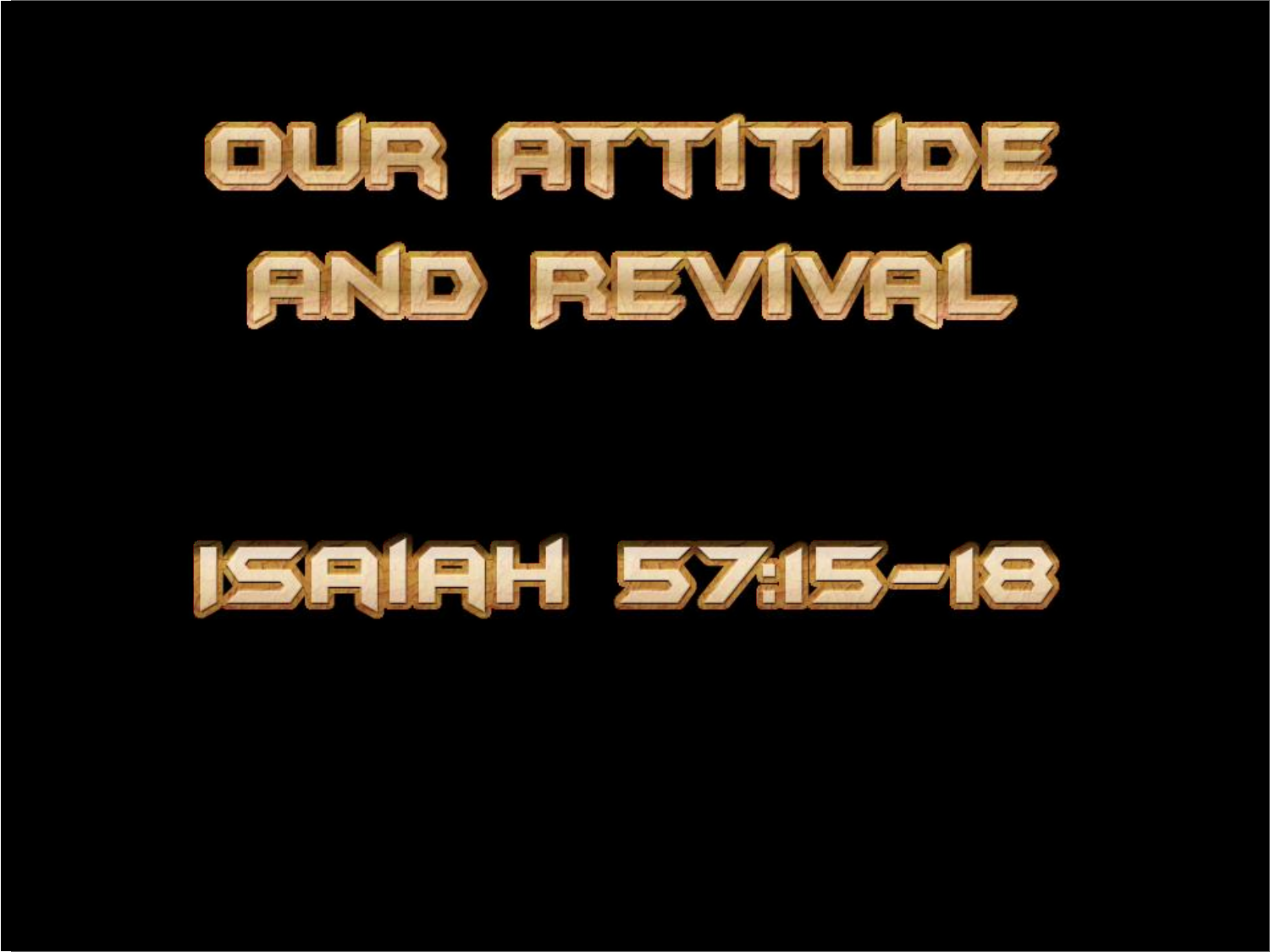### **Isaiah 57:15-18**

- **15 For thus saith the high and lofty One that inhabiteth eternity, whose name is Holy; I dwell in the high and holy place, with him also that is of a contrite and humble spirit, to revive the spirit of the humble, and to revive the heart of the contrite ones.**
- **16 For I will not contend for ever, neither will I be always wroth: for the spirit should fail before me, and the souls which I have made.**
- **17 For the iniquity of his covetousness was I wroth, and smote him: I hid me, and was wroth, and he went on frowardly in the way of his heart.**
- **18 I have seen his ways, and will heal him: I will lead him also, and restore comforts unto him and to his mourners.**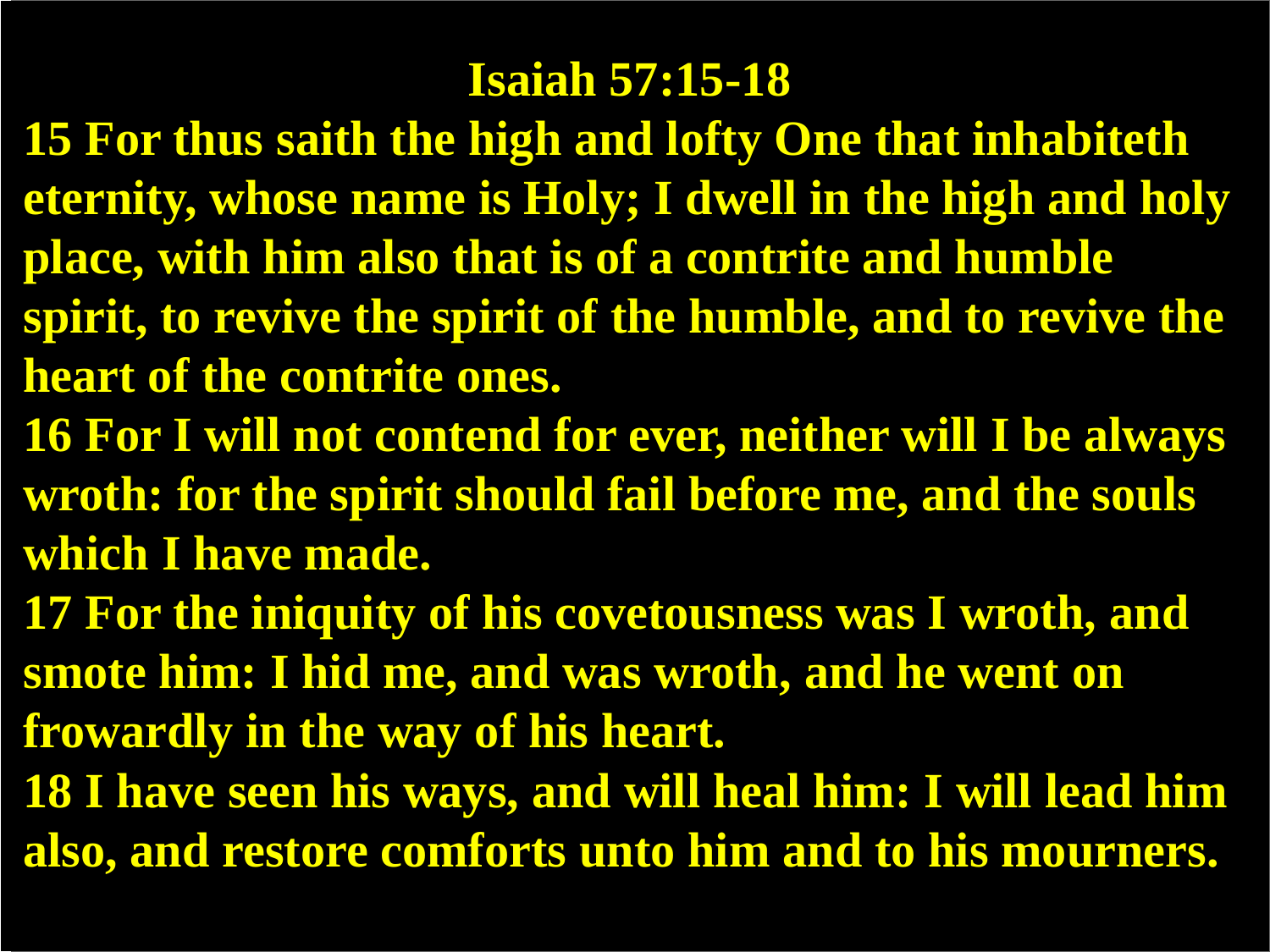# **Introduction**

- **A. God wants revival sooner than later**
- **B. Revival allows God's love to work**
- **C. Revival brings restoration**
- **D. An improper attitude will defeat any revival Psalm 101:7**
- **He that worketh deceit shall not dwell within my house: he that telleth lies shall not tarry in my sight.**

**E. A proper attitude is essential for revival Psalm 85:6 Wilt thou not revive us again: that thy people may rejoice in thee?**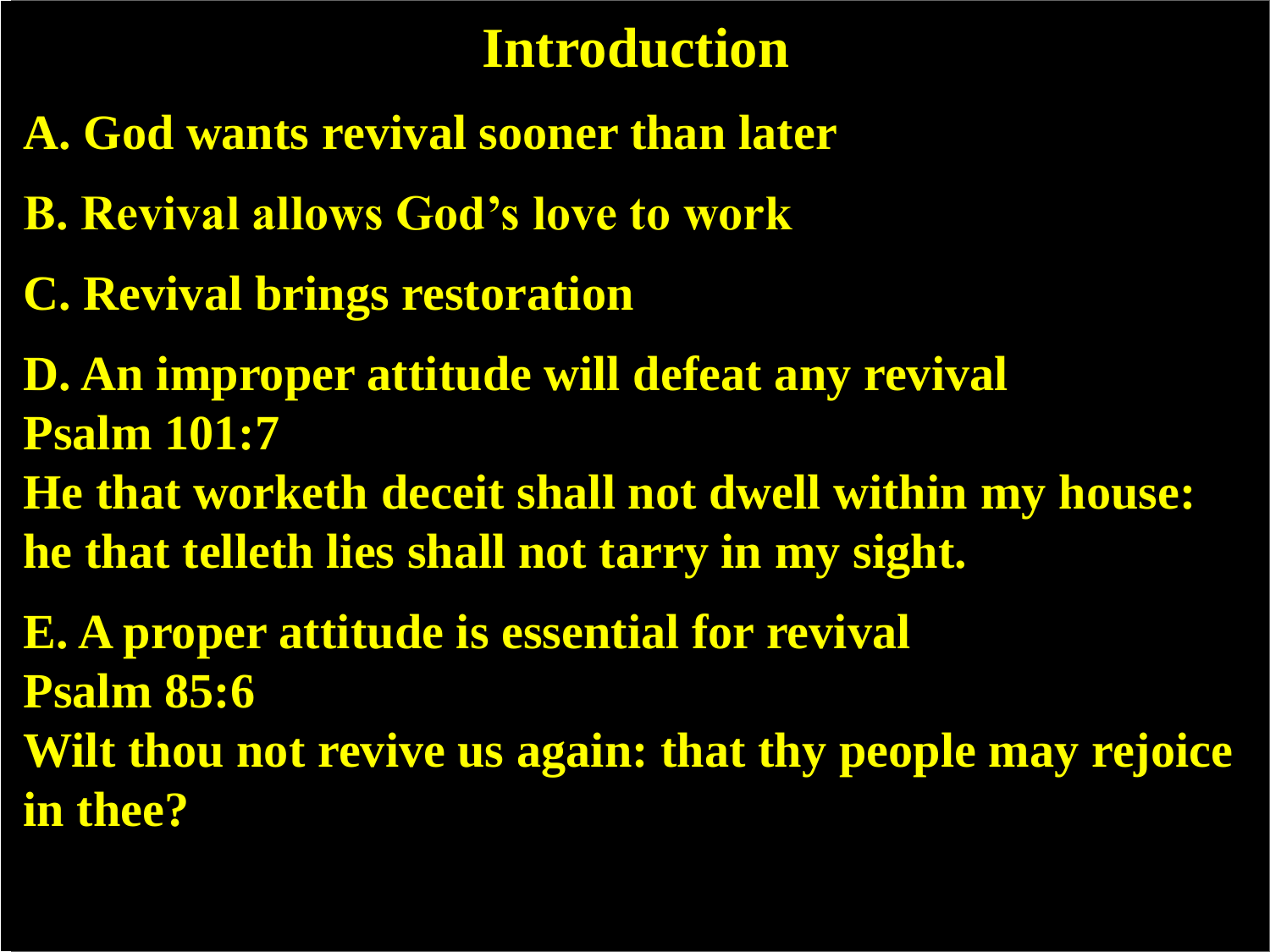# **Isaiah 57:1 I. Indifference Will Not Bring Revival**

**The righteous perisheth, and no man layeth it to heart: and merciful men are taken away, none considering that the righteous is taken away from the evil to come.**

**We Want God To Care When We Will Not**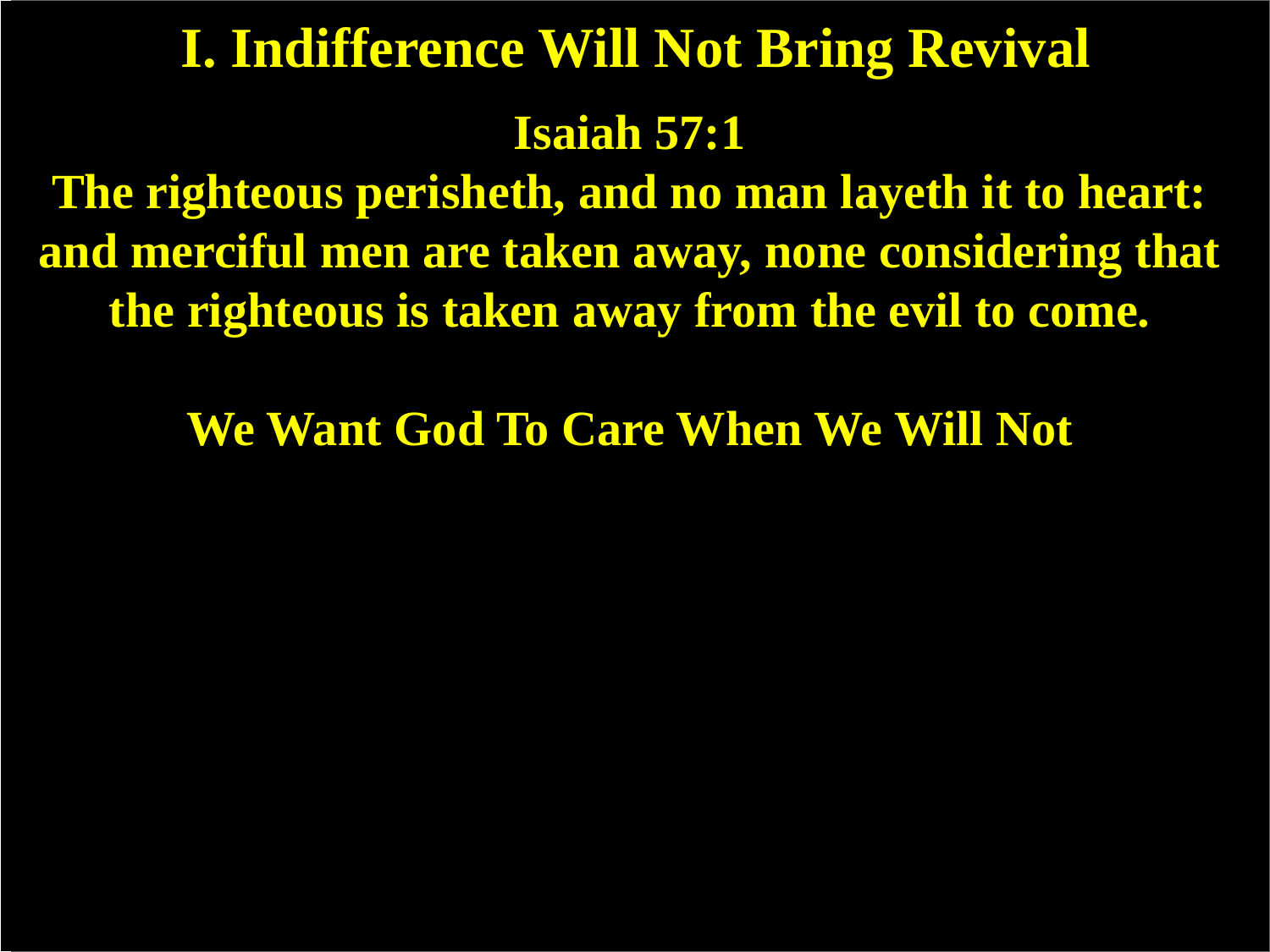# **Isaiah 57:4 II. Insolence Will Not Bring Revival**

**Against whom do ye sport yourselves? against whom make ye a wide mouth, and draw out the tongue? are ye not children of transgression, a seed of falsehood.**

**We Want God To Work When We Do Not Reverence Him**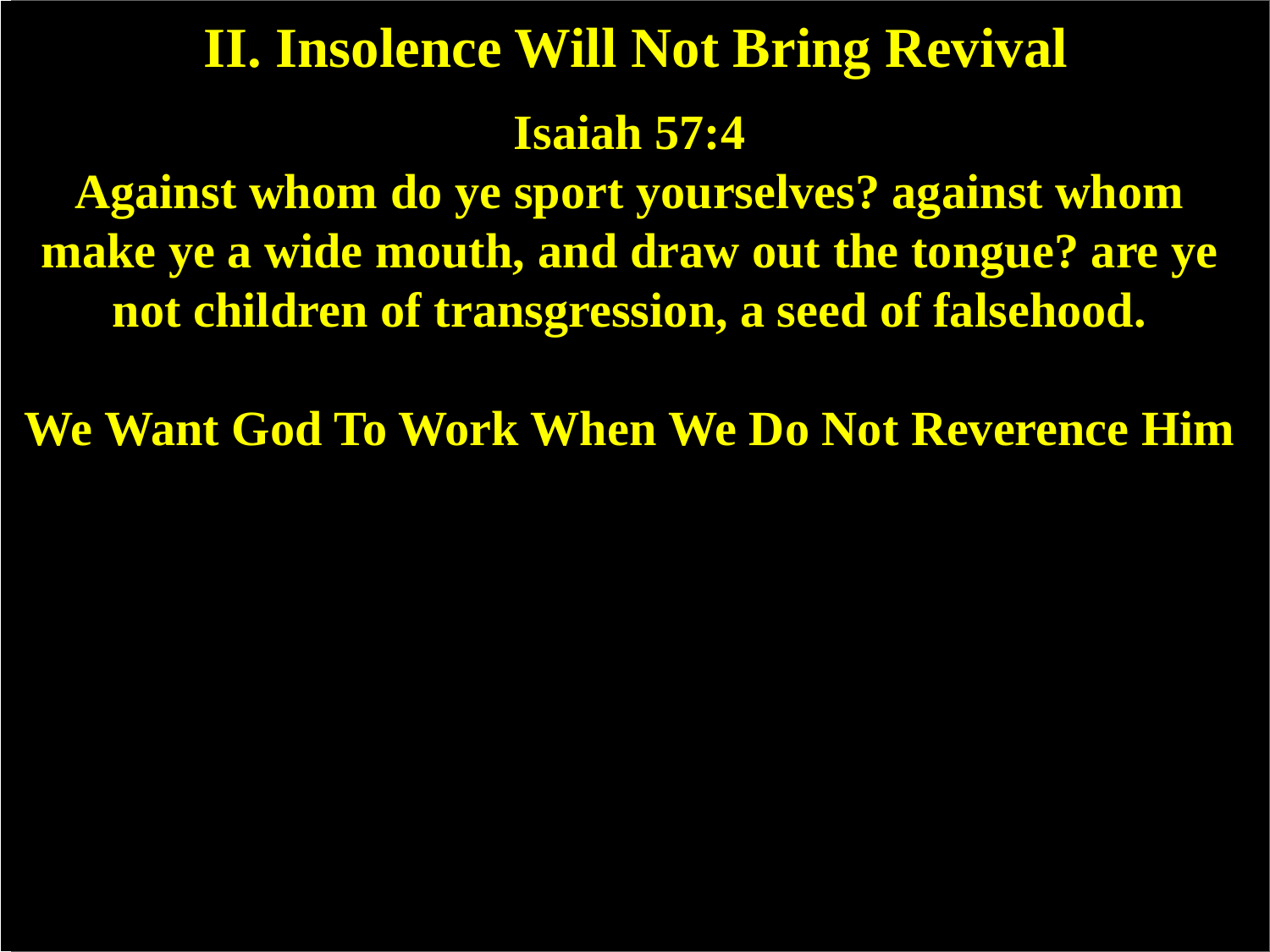# **III. Idolatry Will Not Bring Revival**

#### **Isaiah 57:5-8**

- **5 Enflaming yourselves with idols under every green tree, slaying the children in the valleys under the clifts of the rocks?**
- **6 Among the smooth stones of the stream is thy portion; they, they are thy lot: even to them hast thou poured a drink offering, thou hast offered a meat offering. Should I receive comfort in these?**
- **7 Upon a lofty and high mountain hast thou set thy bed: even thither wentest thou up to offer sacrifice.**
- **8 Behind the doors also and the posts hast thou set up thy remembrance: for thou hast discovered thyself to another than me, and art gone up; thou hast enlarged thy bed, and made thee a covenant with them; thou lovedst their bed where thou sawest it.**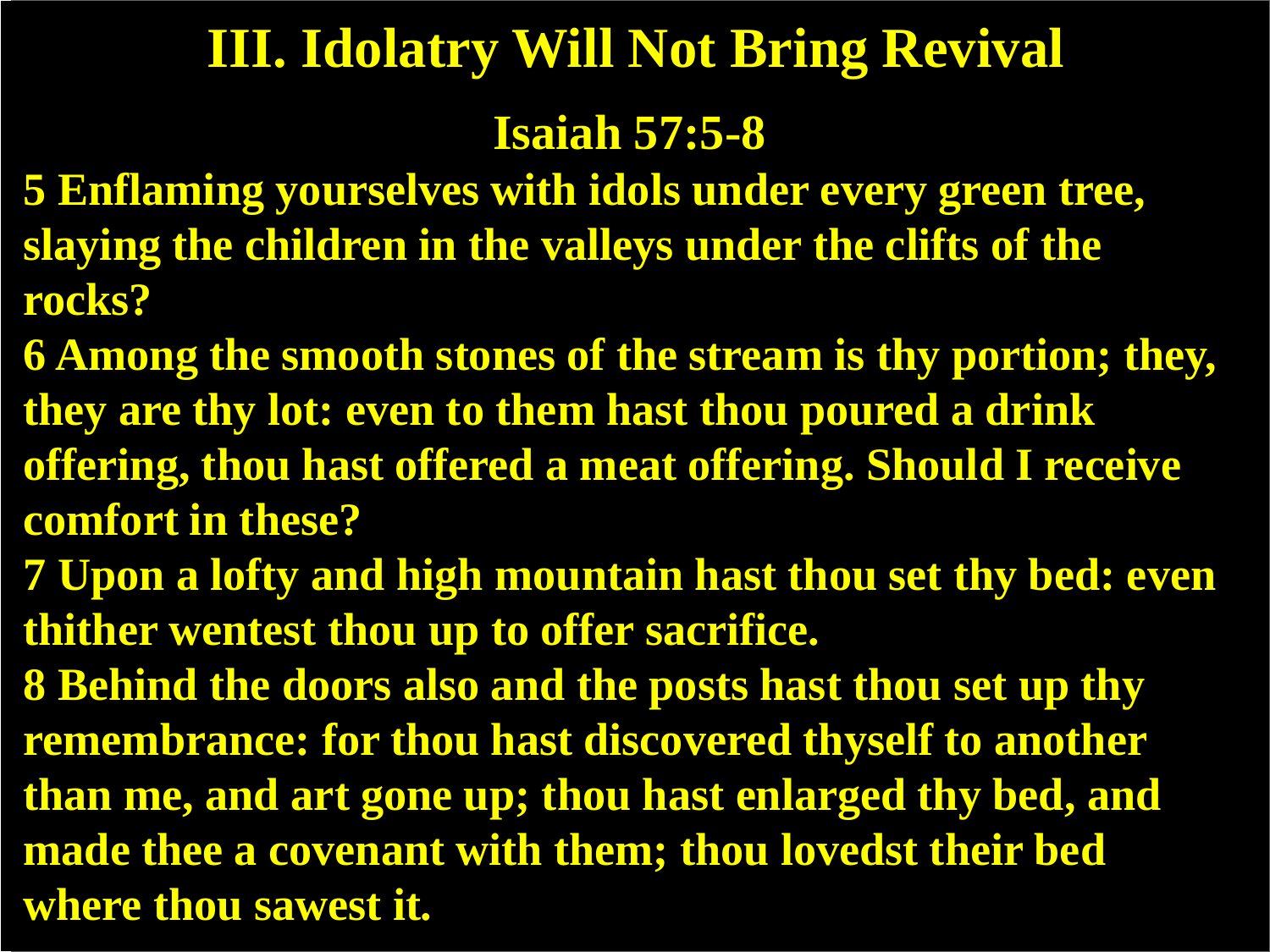# **III. Idolatry Will Not Bring Revival**

# **We Want God To Work But We Let Other Things Get In The Way Of Serving Him**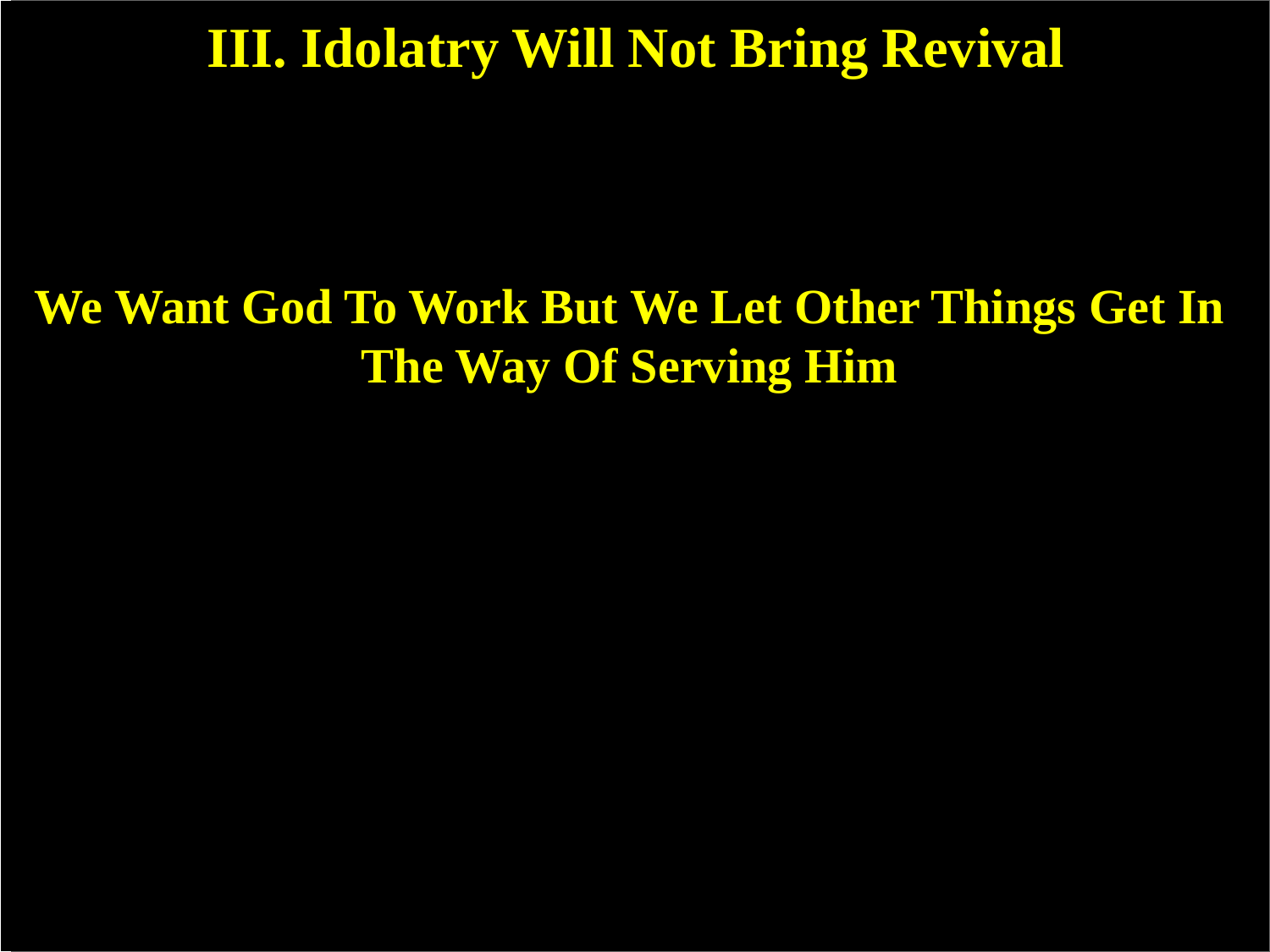# **IV. Indulgence Will Not Bring Revival**

#### **Isaiah 57:9-12**

- **9 And thou wentest to the king with ointment, and didst increase thy perfumes, and didst send thy messengers far off, and didst debase thyself even unto hell.**
- **10 Thou art wearied in the greatness of thy way; yet saidst thou not, There is no hope: thou hast found the life of thine hand; therefore thou wast not grieved.**
- **11 And of whom hast thou been afraid or feared, that**
- **thou hast lied, and hast not remembered me, nor laid it to thy heart? have not I held my peace even of old, and thou fearest me not?**
- **12 I will declare thy righteousness, and thy works; for they shall not profit thee.**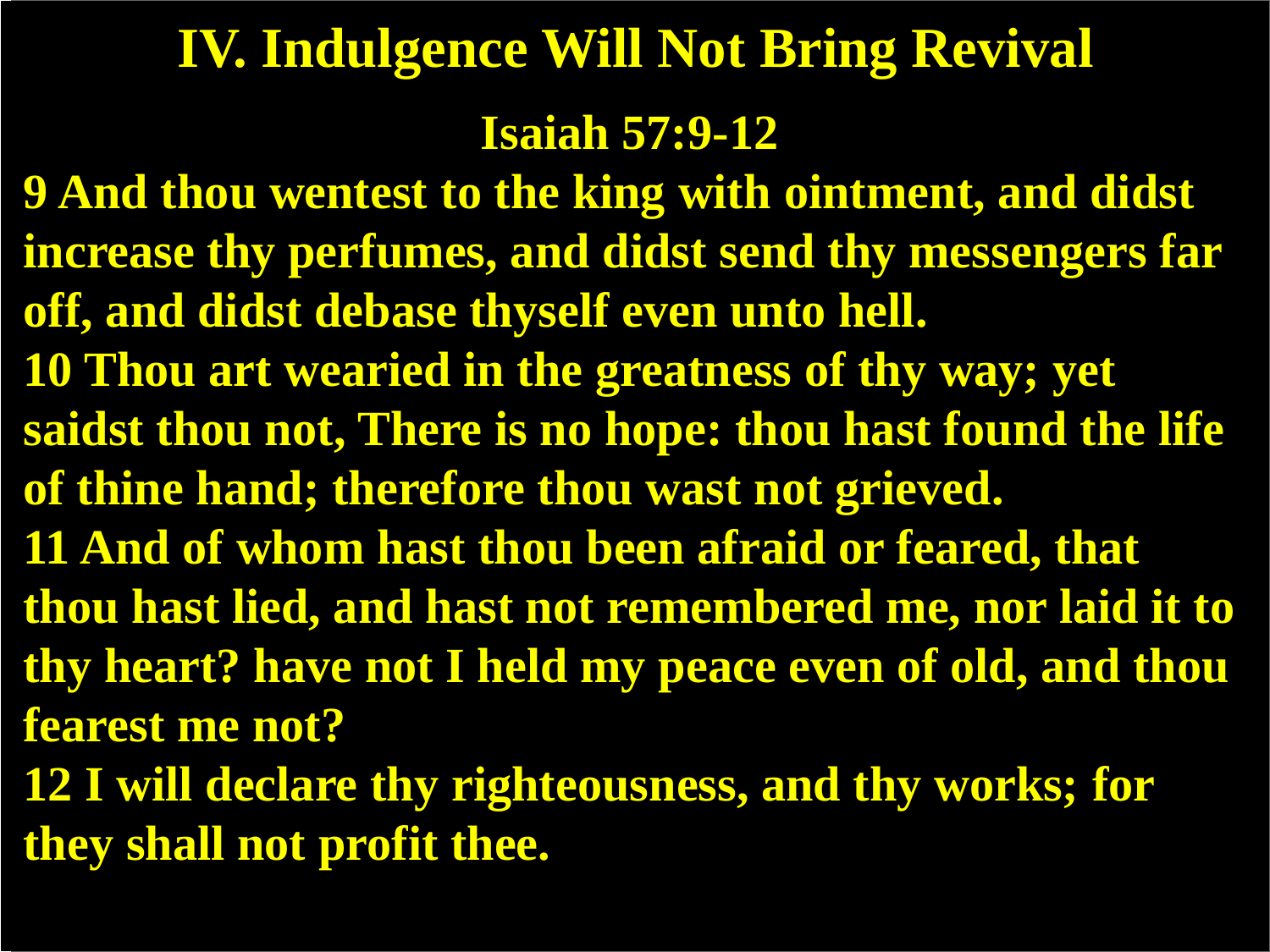# **IV. Indulgence Will Not Bring Revival**

## **We Want God To Work But We Are Only Concerned About How He Can Benefit Me**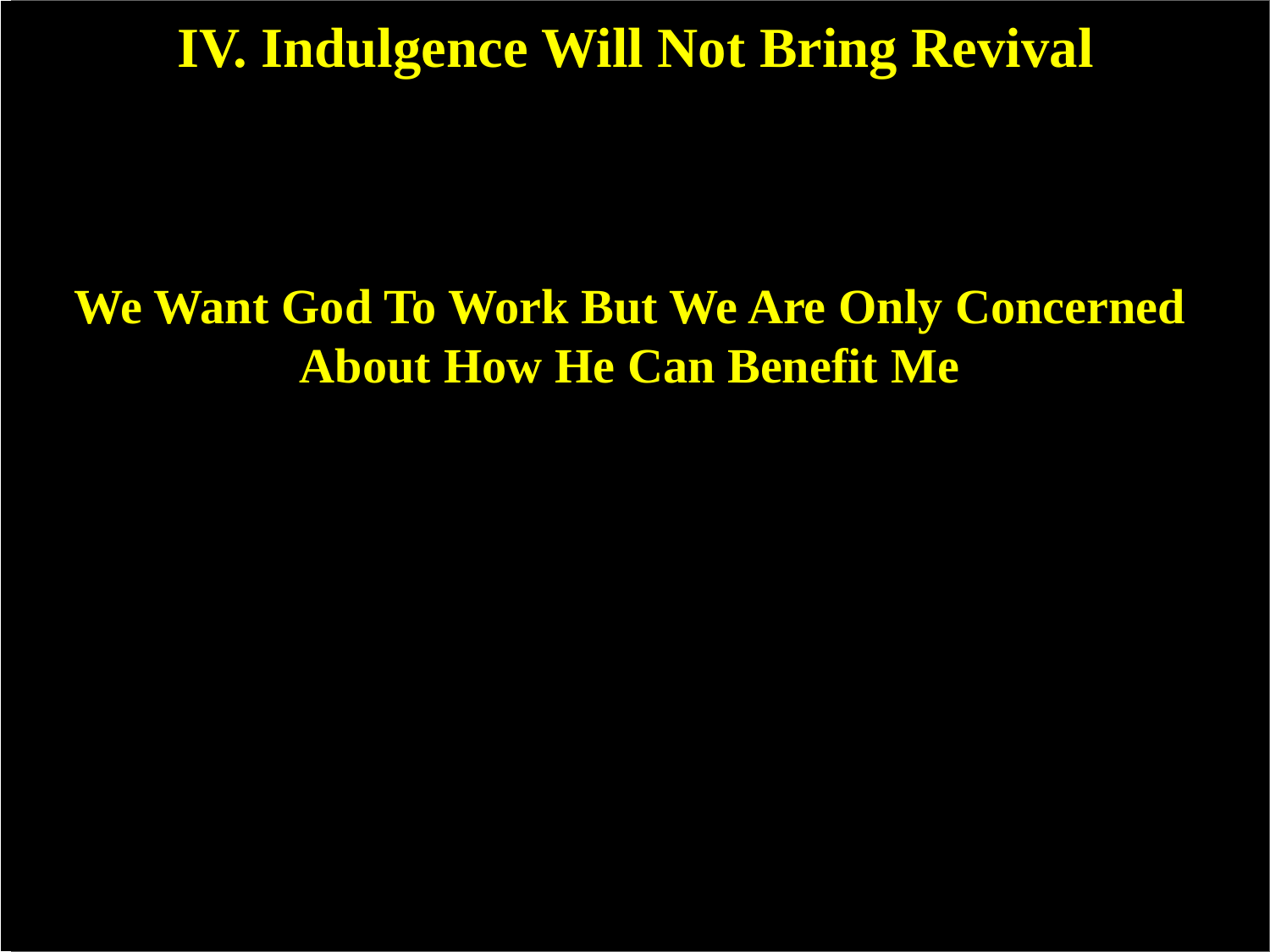# **V. God Will Revive The Humble**

**A. Humility removes God's opposition Psalm 138:6 Though the LORD** *be* **high, yet hath he respect unto the lowly: but the proud he knoweth afar off.** 

**James 4:6**

**But he giveth more grace. Wherefore he saith, God resisteth the proud, but giveth grace unto the humble.**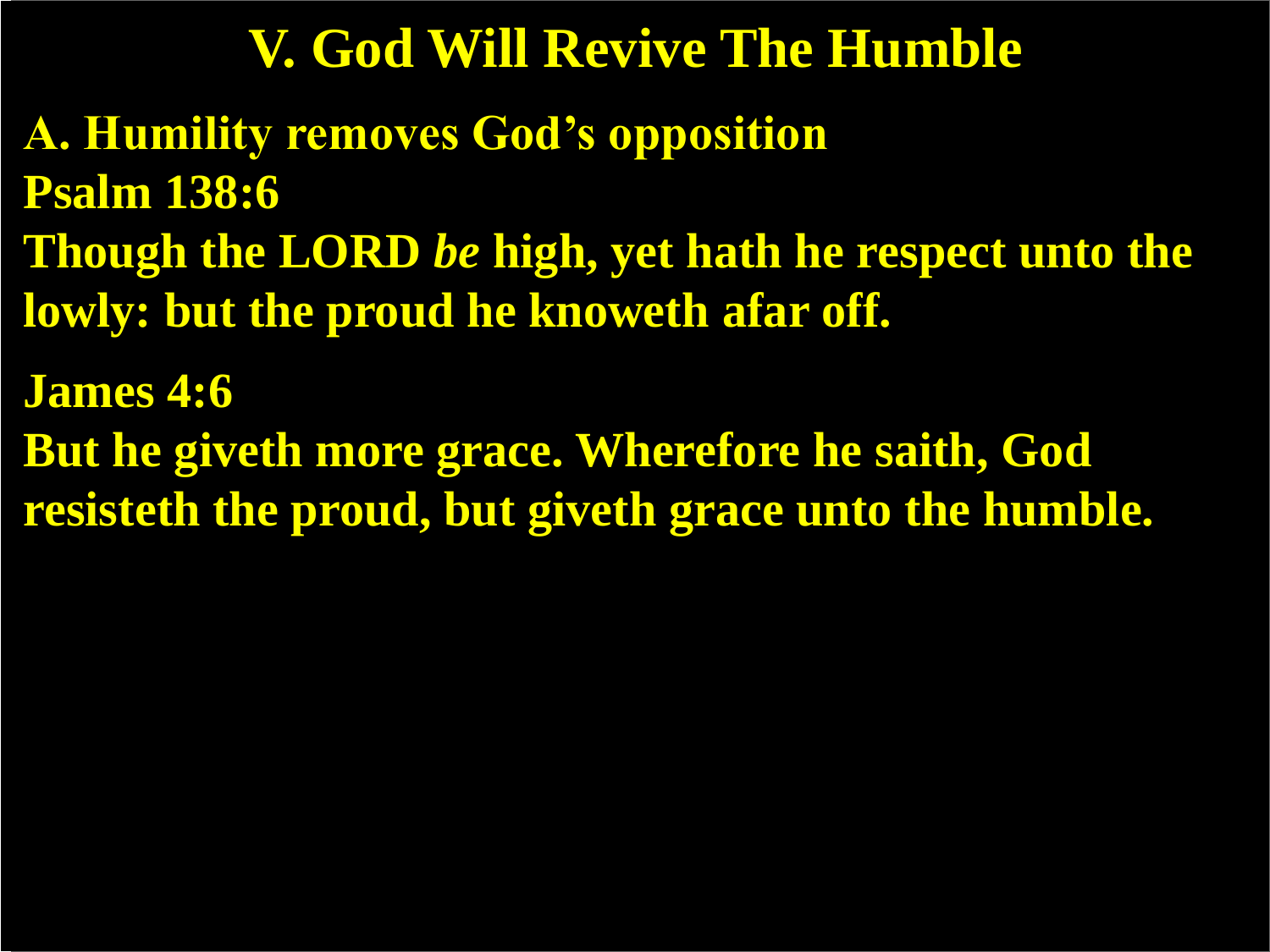# **V. God Will Revive The Humble**

**B. Humility requires our operation Colossians 3:12 Put on therefore, as the elect of God, holy and beloved, bowels of mercies, kindness, humbleness of mind, meekness, longsuffering;**

**James 4:10 Humble yourselves in the sight of the Lord, and he shall lift you up.**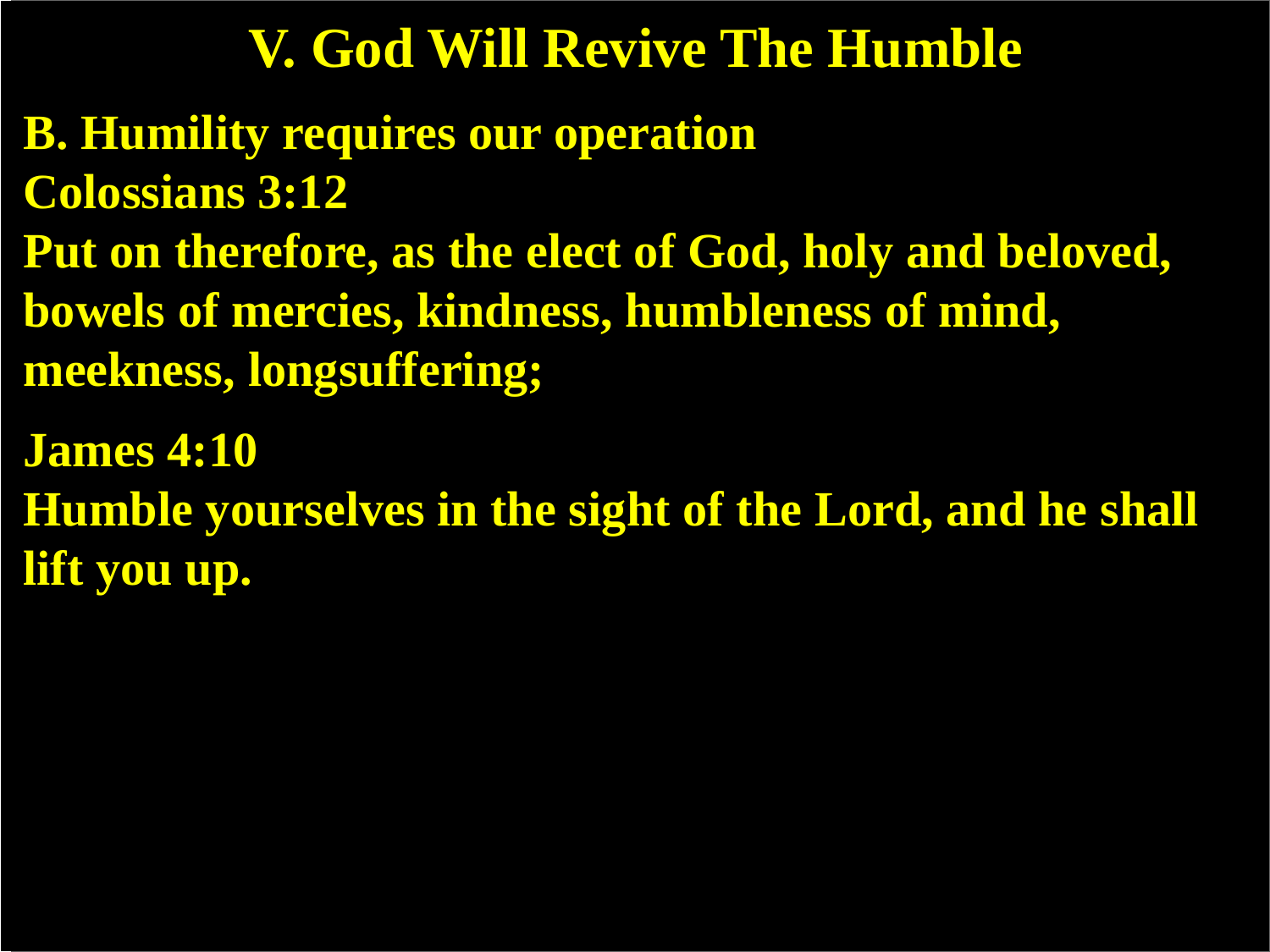# **V. God Will Revive The Humble**

**C. Humility results in right standing 1 Peter 5:6 Humble yourselves therefore under the mighty hand of God, that he may exalt you in due time:**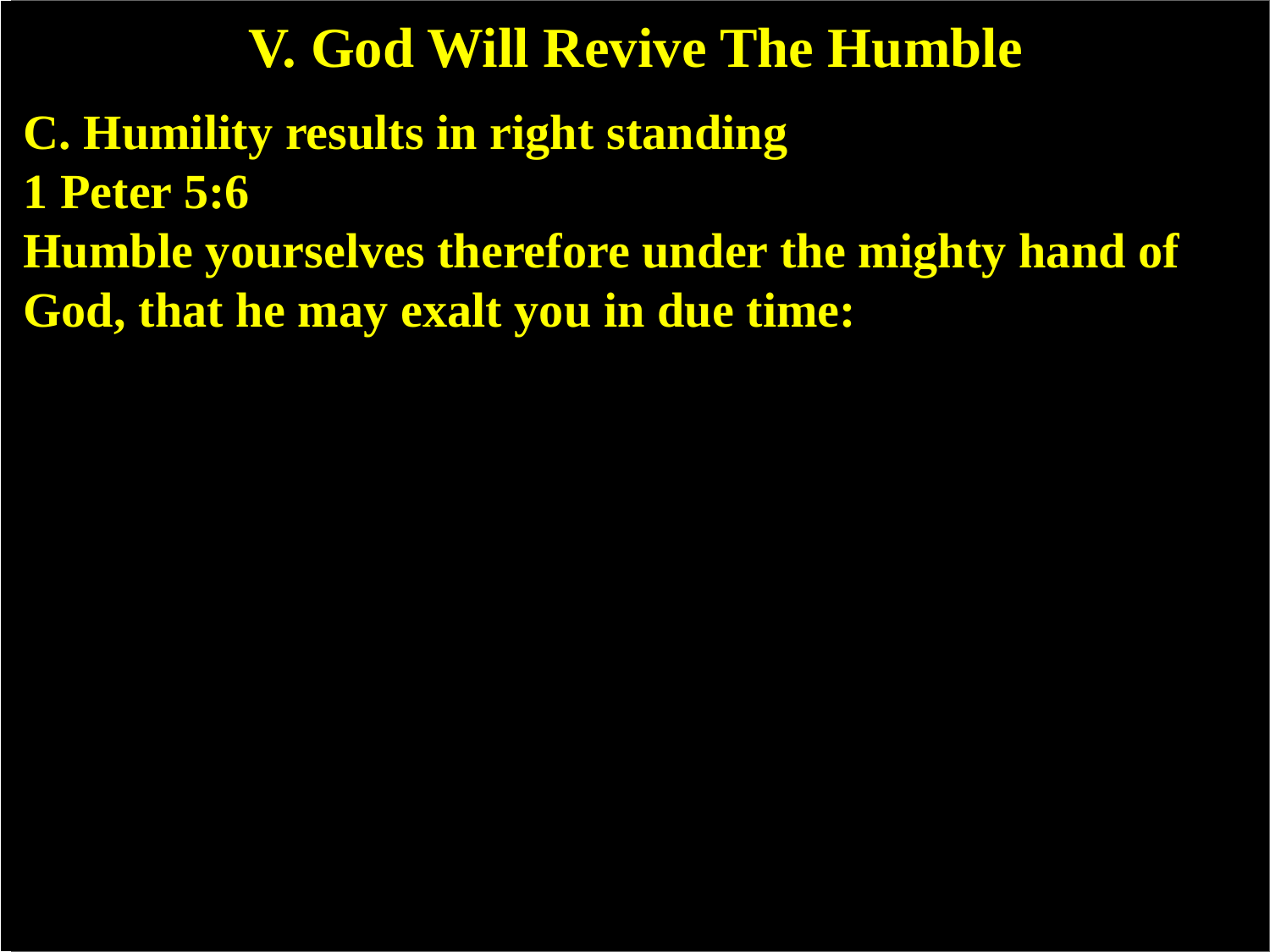# **VI. God Will Revive The Contrite**

- **A. Being contrite brings us near to God Psalm 34:18**
- **The Lord is nigh unto them that are of a broken heart; and saveth such as be of a contrite spirit.**
- **B. Being contrite makes us acceptable to God Psalm 51:17**
- **The sacrifices of God are a broken spirit: a broken and a contrite heart, O God, thou wilt not despise.**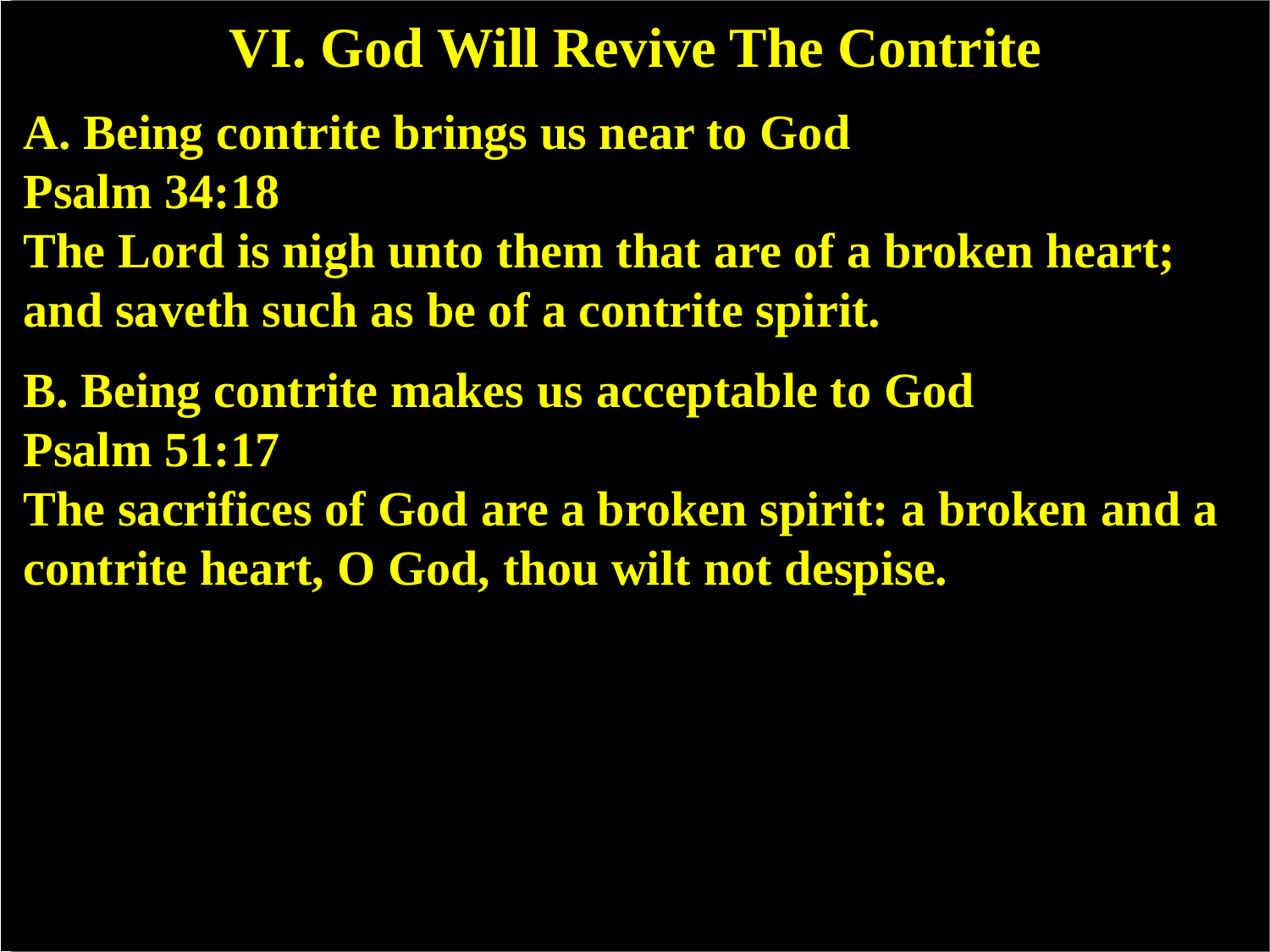# **VI. God Will Revive The Contrite**

- **C. Being contrite brings the favor of God Isaiah 66:2**
- **For all those things hath mine hand made, and all those things have been, saith the Lord: but to this man will I look, even to him that is poor and of a contrite spirit, and trembleth at my word.**